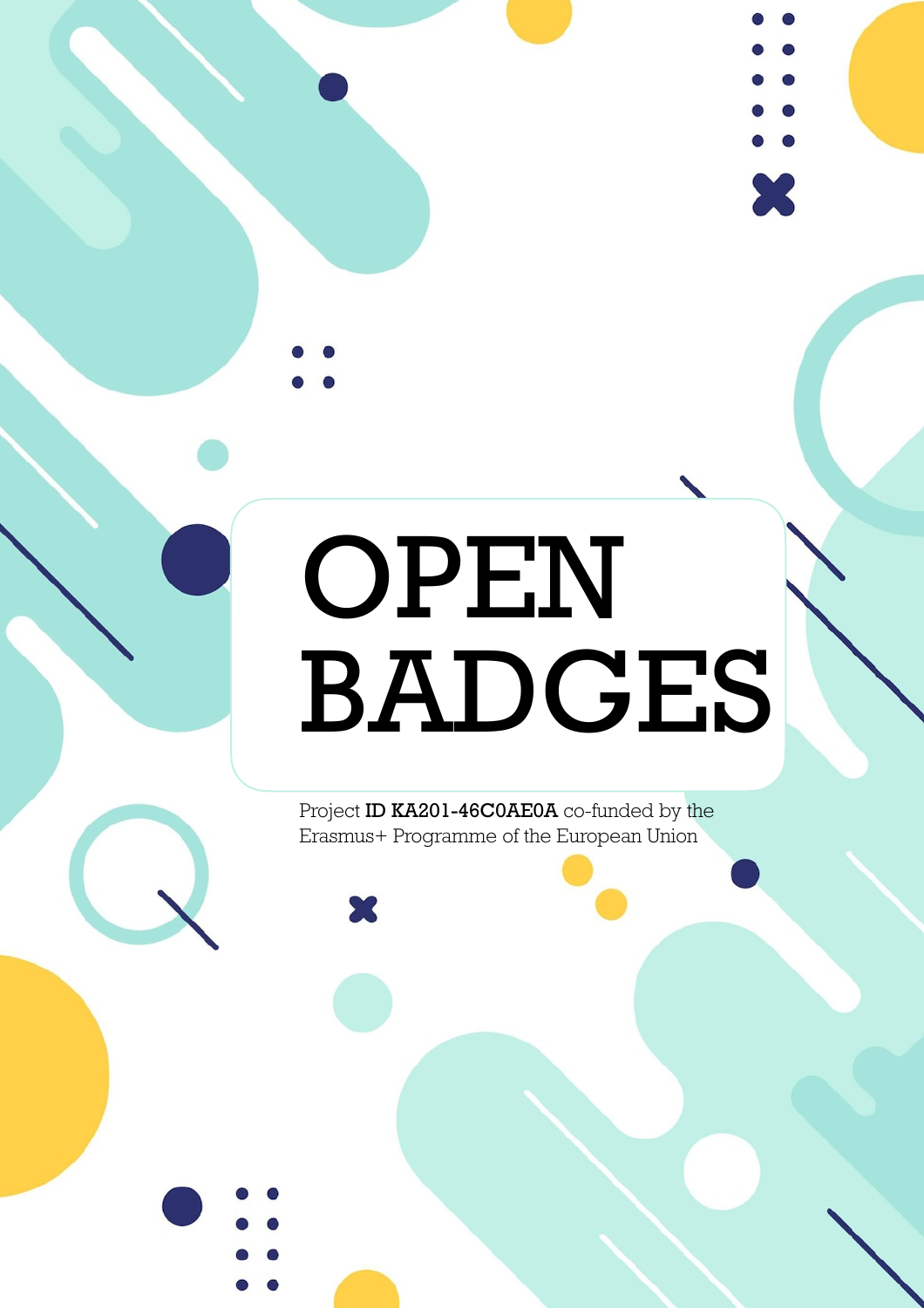### What is OPEN BADGE

A digital badge is a digital representation of a skill, learning achievement or experience. Digital badges can be earned in a wide variety of environments

- Digital Badges can represent competencies and involvements recognized in formal or informal learning
- In addition to the image-based design, badges have metadata to communicate details of the badge to anyone wishing to verify it, or learn more about the context of the achievement it signifies
- Badges are issued by individual organizations who set criteria for what constitutes earning a badge
- Earners can display their Digital Badges online and can share digital badge information through social networks

#### Why to use OPEN BADGE

- Skill Recognition. They can be used to recognize any kind of achievement in any setting across the different stages of an individual's life.
- Pathways of Expertise. They can be used to build pathways to support individuals to work towards learning goals, provide routes into employment, and nurture & grow talent within organizations
- Transfer of Skills. They are based on the Open Badges standard which enables badges to be issued and transferred across the web and other digital exchanges, across different learning providers, and across borders.
- Talent Identification. They provide a new way to identify talent based on competency and attitude, helping employers and educators better match individuals with non-traditional experiences to relevant opportunities.
- Alternative Validation. They provide an alternative way for learners to get validation for their skills and achievements and share them with employers
- + 5 Reasons Digital Badges are Great for Students and jobseekers

#### Tools & Platforms

- https://info.badgr.com/ (previously Mozilla backpack)
- <https://openbadgepassport.com/>
- <https://openbadges.me/mybadges>
- https://openbadgefactory.com/en/service-levels/
- https://credly.com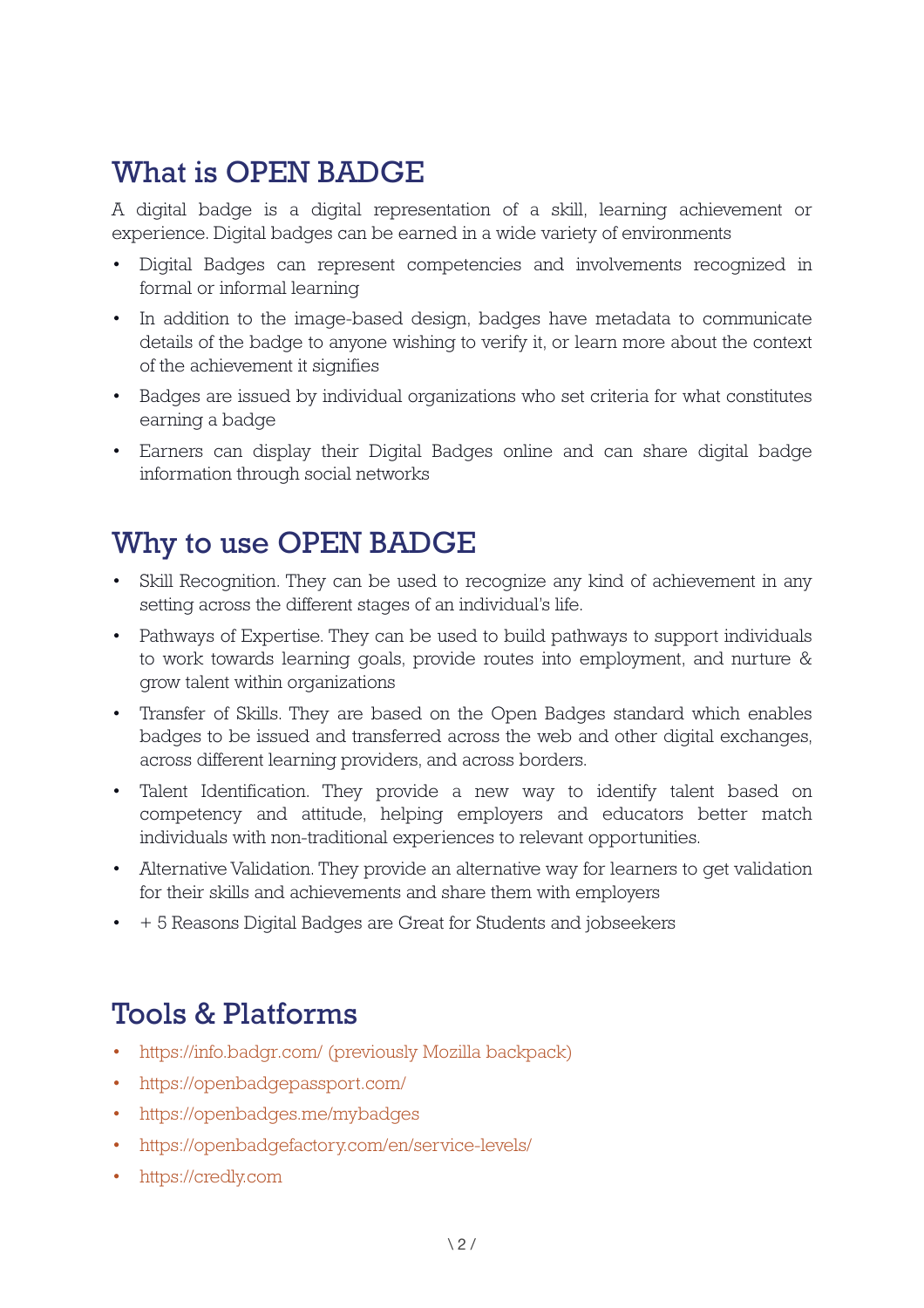#### Design tools

- <http://www.makebadg.es/site>
- <https://badge.design/>
- https://www.adobe.com/fr/express/create/badge

# How to create the OPEN DIGITAL BADGE

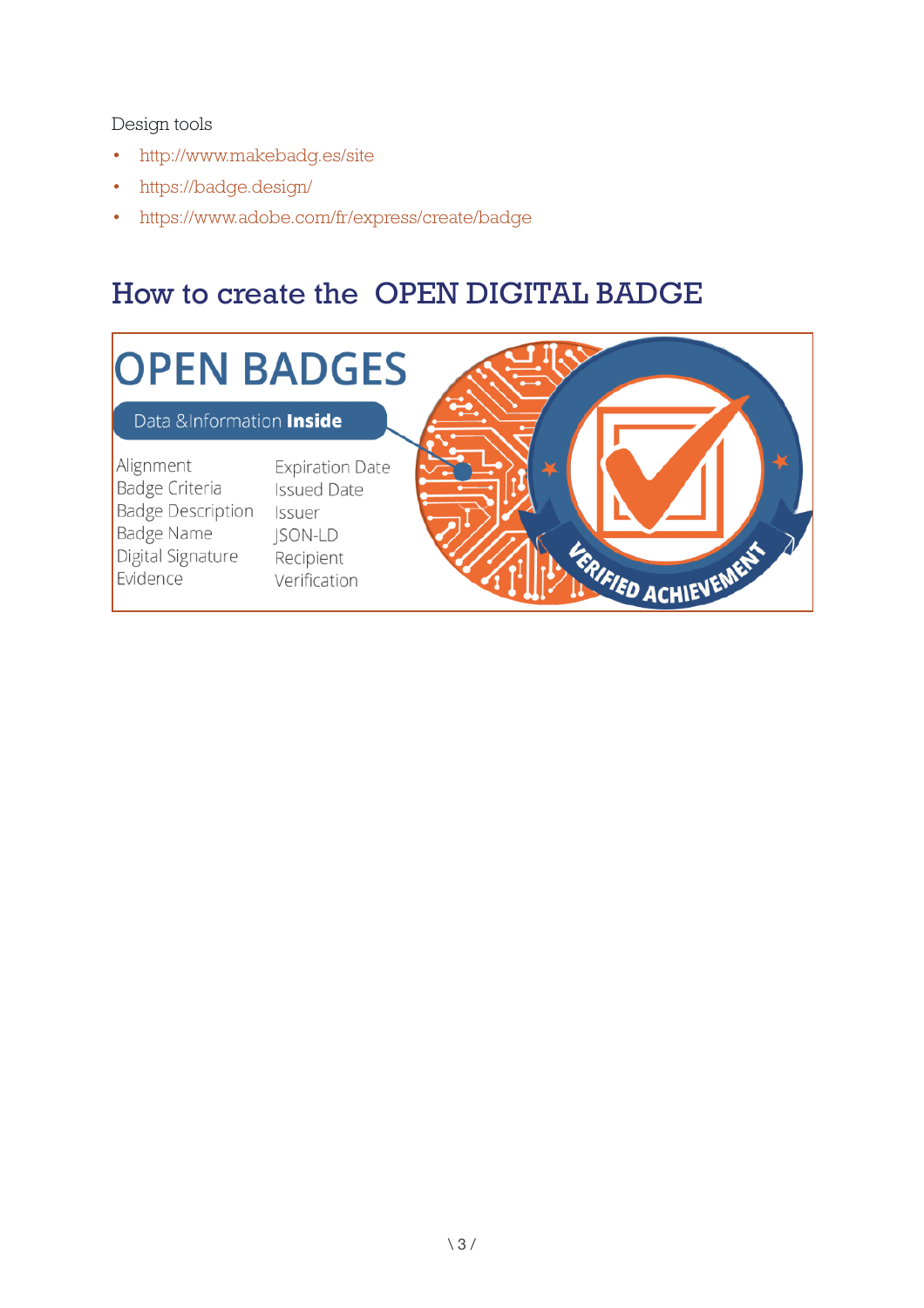# Answer these questions:

- Who the issuer of badges is?
- Who are the earners, who is my target group?
- Why will they take my badge (the advantage of my open badge compared to existent open badge)?
- What skills the learner will acquire? And, which criteria will be used to assess the acquired skills?
- How will the earner acquire these skills?
- When the open badge has been issued or will be issued? Is the open badge limited in time?
- What "understandable" name are you go to attribute to your badge name?
- Bonus: Am I applying a standard that can give more weight to the open badge?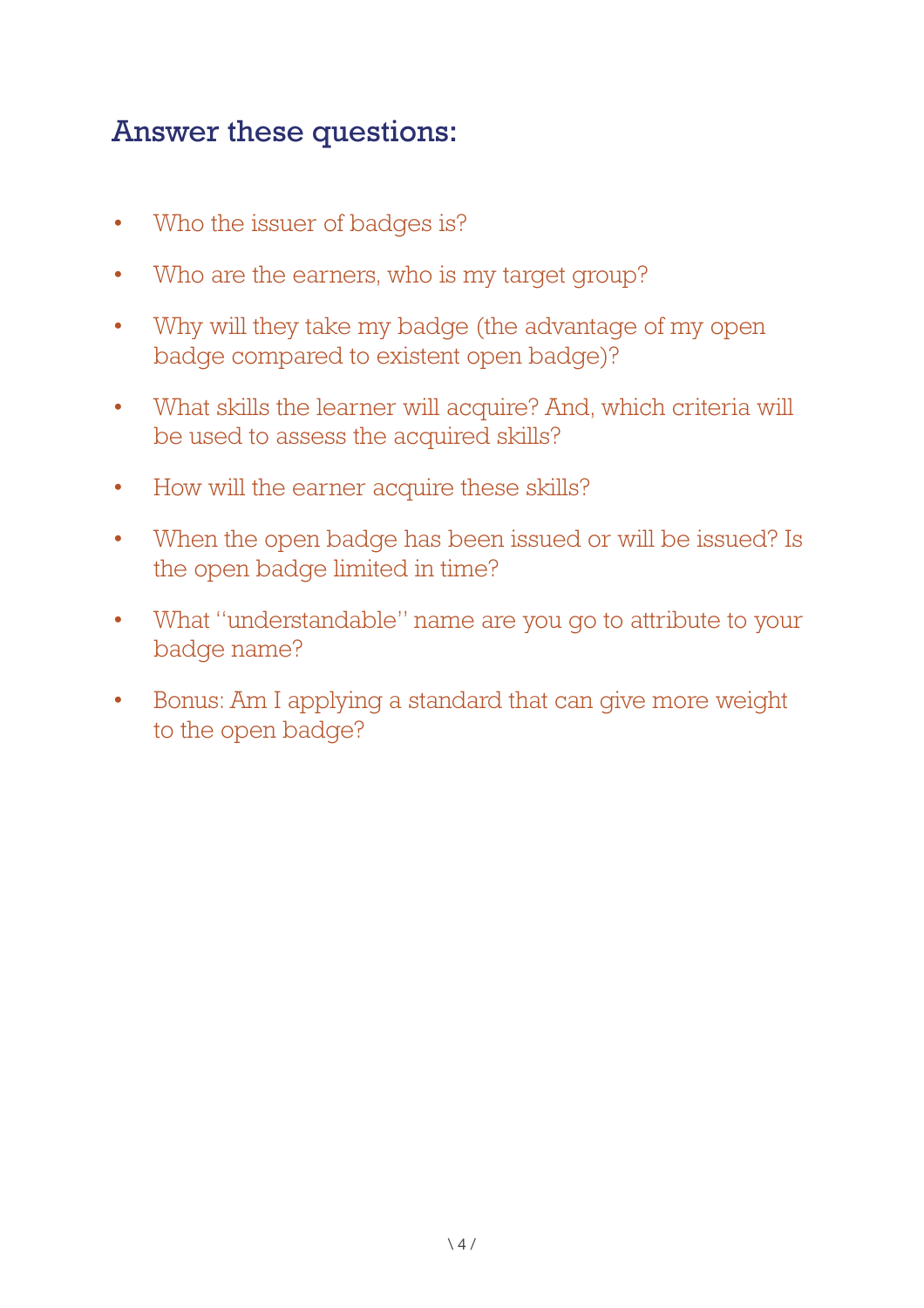# OPEN BADGE history

2020: Open Badges 2.1 is released

2019: Mozilla retires the Mozilla Backpack and enters agreement with Concentric Sky to migrate users and badges to the Badge Backpack.

2018: Open Badges Specification 2.0 is finalized and publicly released

2017: IMS assumed responsibility to lead the evolution of the Open Badges specification and to ensure the sustainability of the future Open Badges ecosystem

2016: A new coalition of learning stakeholders is issuing the Bologna Open Recognition Declaration

2015: Corporations like IBM, Pearson, and Microsoft begin to adopt Open Badges

2014: At Mozfest 2014, Mozilla and Digitalme launch the Badge the World map, a community project designed to map badge projects taking place around the world

2013: The Open Badges ecosystem began to grow across Europe

2012: In October 2012, Mozilla released the Public Beta of the Open Badge Infrastructure, making the technical infrastructure supporting Open Badges publicly available for use.

2011: The fourth Digital Media and Learning Competition (2011-2013) provided up to \$2 million in grants for 30 innovative badge systems and two research projects as part of the Badges for Lifelong Learning Competition

2010: The concept of Open Badges originated among those working at the Mozilla and MacArthur foundations.

# Who's issue OPEN BADGES?

A diverse range of thousands of organizations and communities are awarding Open Badges to recognize learning, skills, and other achievements. These organizations include:

- Schools and universities
- Employers
- Community and non-profit organizations
- Government agencies
- Libraries and museums
- Event organizers and science fairs
- Companies and groups focused on professional development
- Etc.